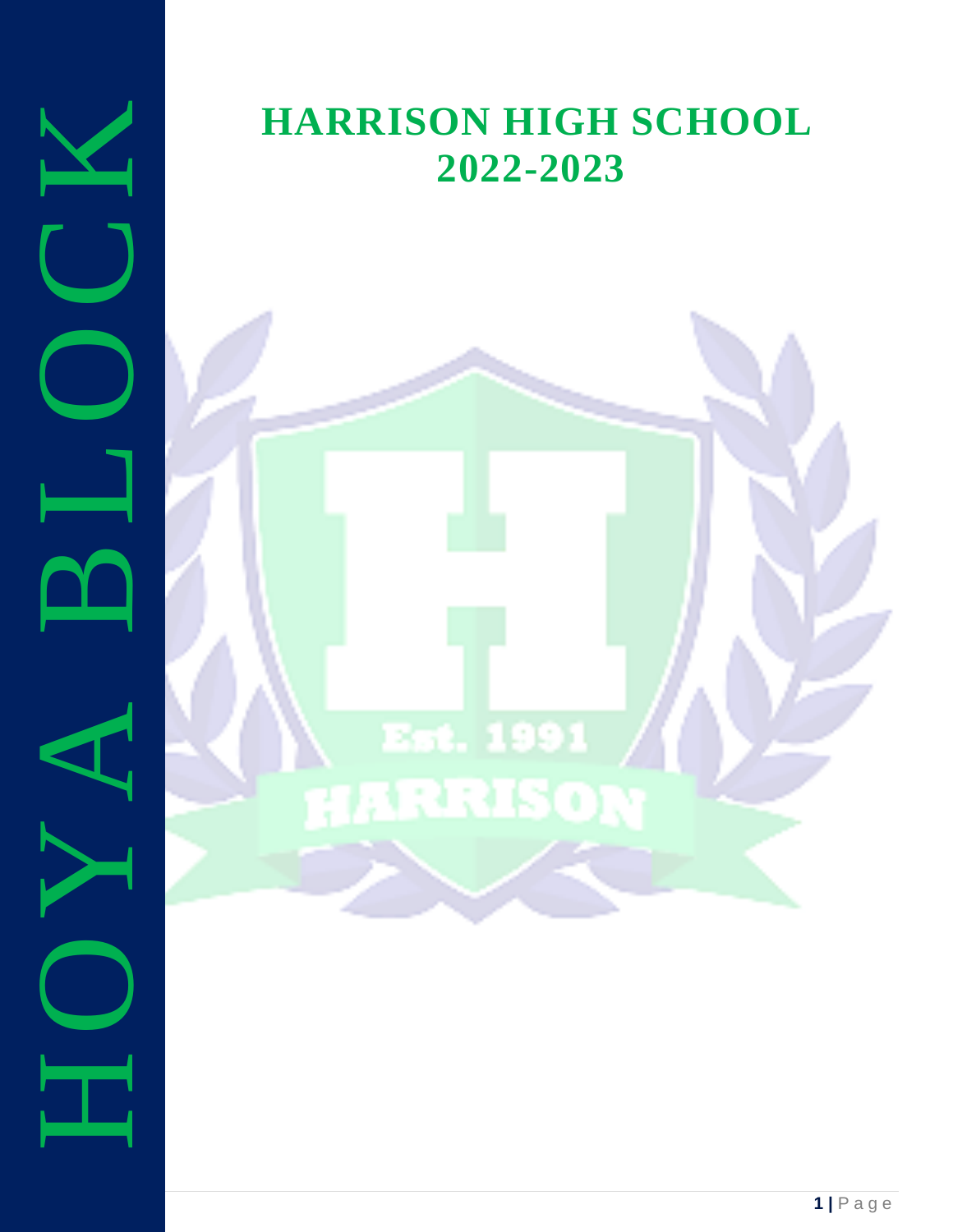# **HOYA COURSE CATALOG**

Est. 1991

**HERRISON**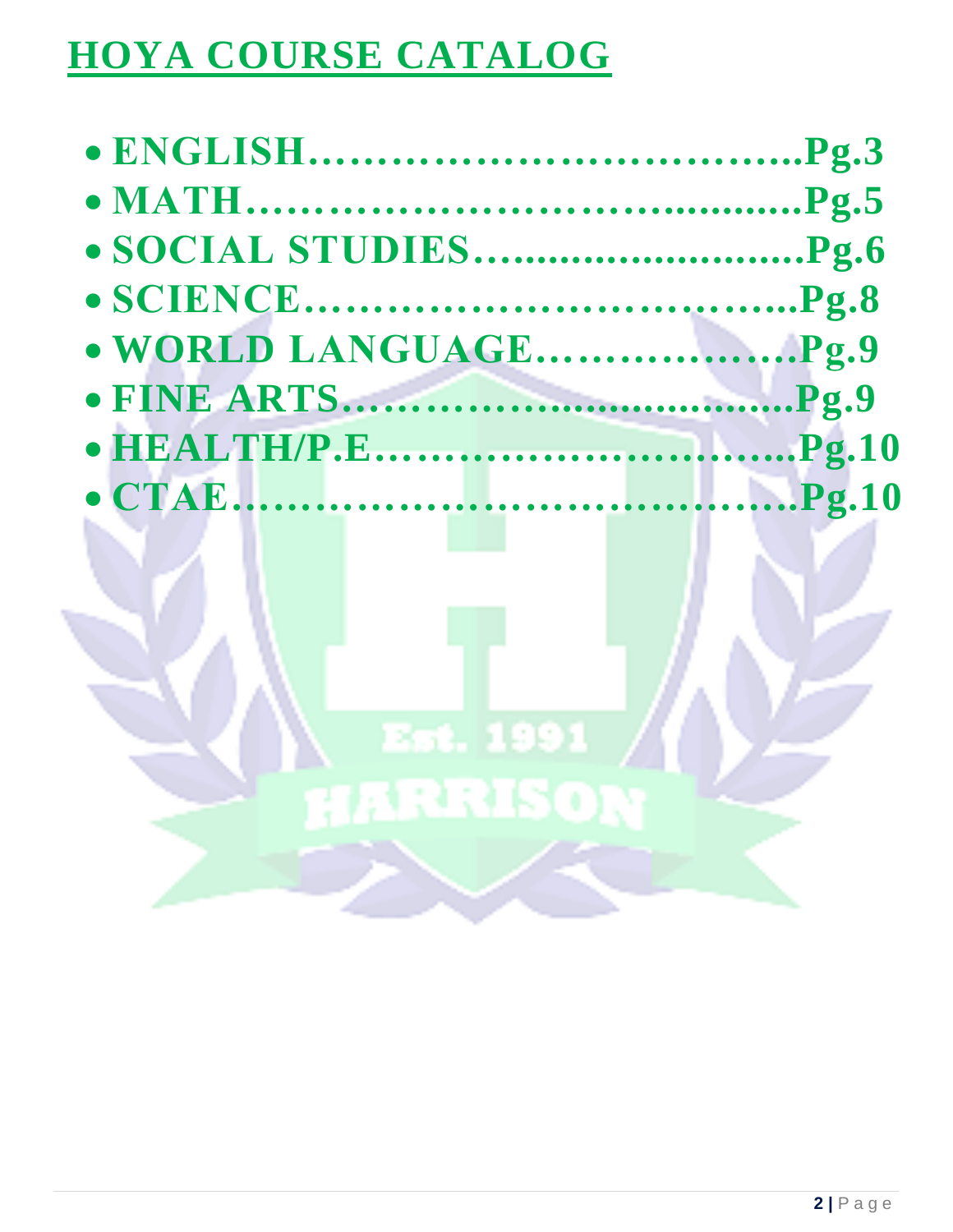### **ENGLISH**

 $\Gamma$ 

| 9 <sup>th</sup> Literature                                           | This course provides additional time and practice for the skills described in the 9th<br>Literature and Composition standards. Students can receive feedback and guidance from<br>their teacher to develop further their reading, writing, and language skills.                                                                                                               |
|----------------------------------------------------------------------|-------------------------------------------------------------------------------------------------------------------------------------------------------------------------------------------------------------------------------------------------------------------------------------------------------------------------------------------------------------------------------|
| <b>Honors 9th Literature</b>                                         | This course is designed to help Honors 9th Literature students maintain this demanding<br>and fast-paced class workload. Students will receive assistance with the projects<br>assigned in their classes. Students can receive feedback and guidance from their teacher<br>to develop further their reading, writing, and language skills.                                    |
| <b>World Literature</b>                                              | Along with remediation as needed, students will have the opportunity to receive help on<br>assignments, ask questions about class concepts, and spend extra time staying caught up<br>on their work. Special Education students who have accommodations for an extended<br>time will benefit from this additional time to work in a "small group" environment.                |
| <b>Honors World Literature</b>                                       | This course addresses the 10th grade ELA standards and provides students with<br>additional practice opportunities for class assignments. Students will develop the skills<br>to craft EOC-style constructed responses, have exposure to EOC-style and PSAT-style<br>multiple-choice questions, and receive feedback and guidance from their teacher on<br>class assignments. |
| <b>American Lit</b>                                                  | Along with remediation as needed, students will have the opportunity to receive help on<br>assignments, ask questions about class concepts, and spend extra time staying caught up<br>on their work. This course addresses the 11th grade ELA standards and provides<br>students with additional practice opportunities for the EOC.                                          |
| <b>Honors American</b><br><b>Literature</b>                          | This course addresses the 11th grade ELA standards and provides students with<br>additional practice opportunities for class assignments. Students will develop the skills<br>to craft EOC-style constructed responses, have exposure to EOC-style and PSAT-style<br>multiple-choice questions, and receive feedback and guidance from their teacher on<br>class assignments. |
| <b>British Literature</b>                                            | Along with remediation as needed, this course will focus on writing workshops and<br>college/scholarship essays. Students who need additional help or time on assignments<br>will greatly benefit from this additional time to work in this "small group" environment.                                                                                                        |
| <b>Honors British Literature</b>                                     | This course addresses the 12th grade ELA standards and provides students with<br>additional practice opportunities for class assignments.                                                                                                                                                                                                                                     |
| <b>Dramatic Writing for Film</b><br>& Television/Creative<br>Writing | Students in any level of Dramatic Writing for Film & Television will benefit from extra<br>time to work on class assignments as well as enrichment opportunities to explore<br>additional examples of television and film scripts. Students will enjoy building<br>characters, settings, and complex plots while exploring various genres.                                    |
| <b>AP Language/</b><br><b>American Lit</b>                           | Need extra help or extra time to work on AP Language or Honors American Literature?<br>Students will have the opportunity for individual help. They can work at their own pace<br>or seek help from the teacher to stay on top of the workload.                                                                                                                               |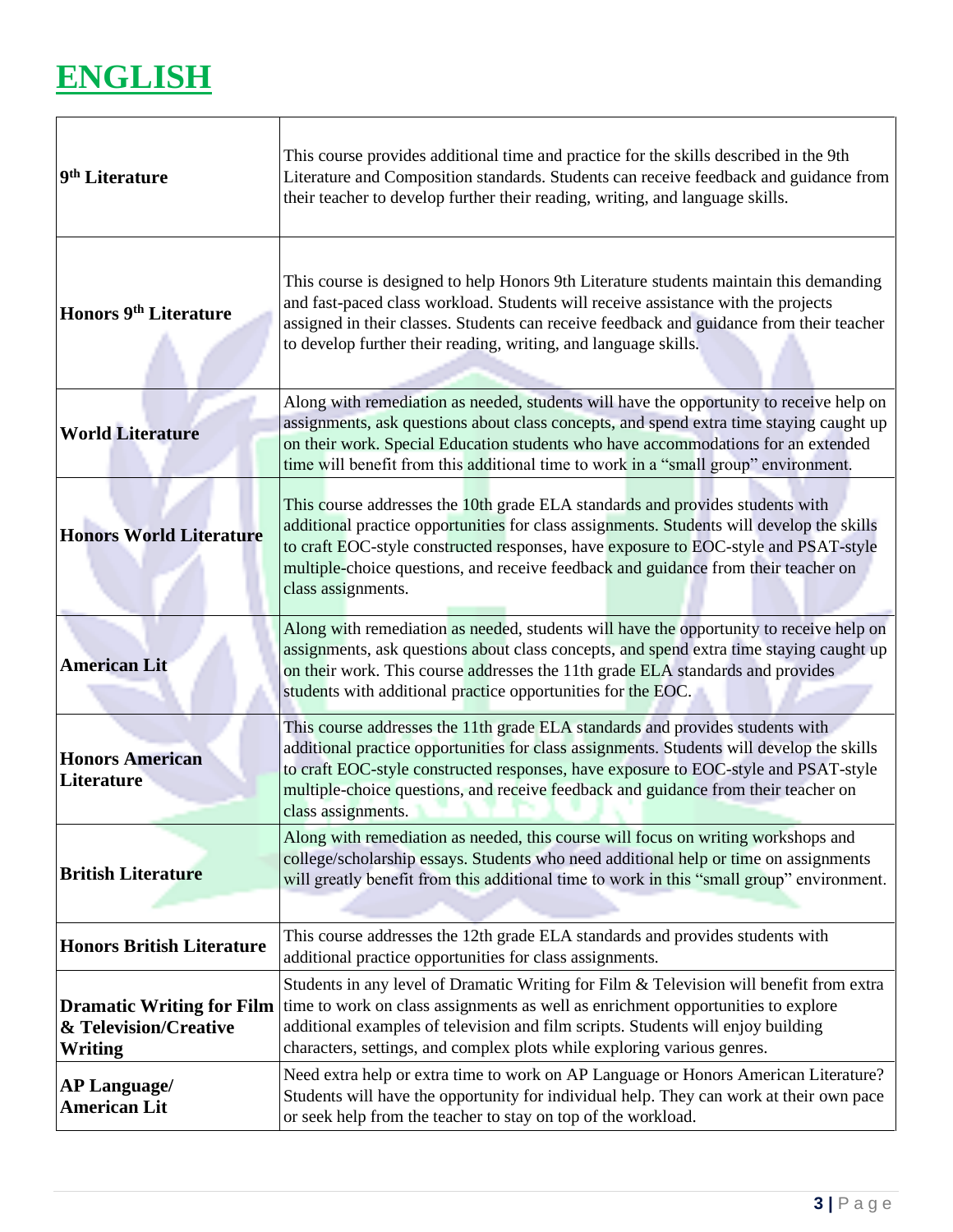| <b>AP Literature</b>                  | AP Literature students are strongly encouraged to use this opportunity for individual<br>help. They can work at their own pace or seek help from the teacher to stay on top of the<br>workload.                                                                                                                                                                                                                                                                                                                                                                      |
|---------------------------------------|----------------------------------------------------------------------------------------------------------------------------------------------------------------------------------------------------------------------------------------------------------------------------------------------------------------------------------------------------------------------------------------------------------------------------------------------------------------------------------------------------------------------------------------------------------------------|
| <b>Writing Center</b>                 | The Writing Center is designed to give Harrison High School students the opportunity to<br>request help in cross-curricular writing tasks. Students who sign up for the Writing<br>Center are high-achieving and talented writers who desire to earn service hours for<br>tutoring struggling students with their writing assignments. Students who join this Hoya<br>Block will also receive first-hand information about Harrison High School's new and<br>upcoming National English Honors Society.                                                               |
| <b>Advanced Film as</b><br>Literature | This course is designed for gifted students who wish to explore film as a medium of<br>modern storytelling. Students learn about the history of the film industry and critical<br>analysis of films from various cultures, genres, and time periods. Students will complete<br>a self-directed independent study of a director or screenwriter and work on a production<br>of a student film project.                                                                                                                                                                |
| <b>Book Chat</b>                      | Studies have proven that the fastest way to increase your vocabulary and your reading<br>comprehension is toREAD! Whether you are just beginning your reading journey or<br>you live separate lives inside the pages of the books you read, this Hoya Block is for<br>you. Get together with a group of like-minded readers to share your favorite books and<br>authors, chat about your favorite books, and participate in Harrison community outreach<br>activities designed to get fellow students to join the world of books. Let's talk  about<br><b>BOOKS!</b> |

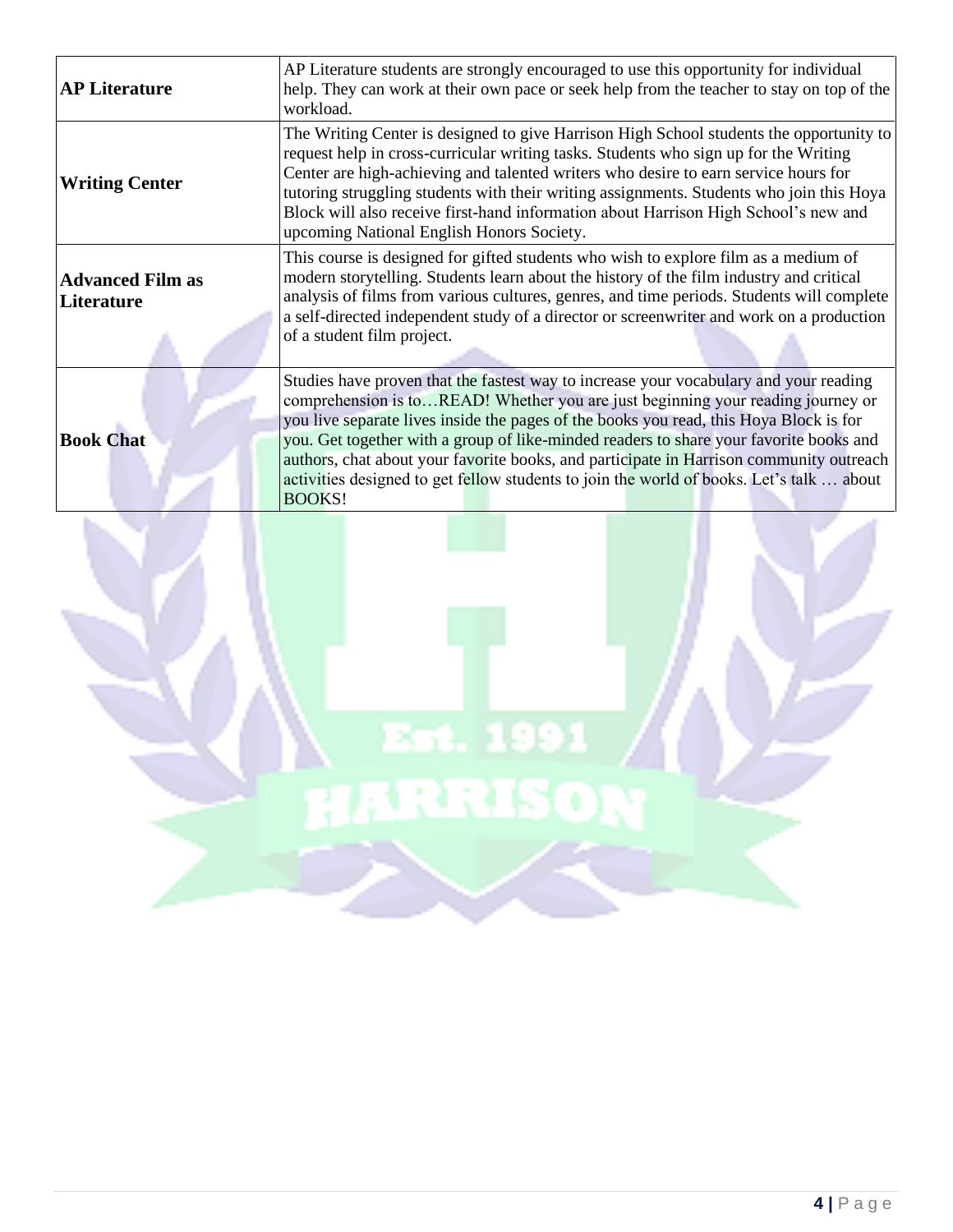### **MATH**

| <b>Geometry</b>                 | Students will review concepts from Geometry. This Hoya Block course is designed<br>for students to get the practice necessary for success on the End of Course Test.                                                                                                                             |
|---------------------------------|--------------------------------------------------------------------------------------------------------------------------------------------------------------------------------------------------------------------------------------------------------------------------------------------------|
| <b>AP Calculus AB/BC</b>        | Students will review concepts from class and work on extra practice problems and<br>prepare for the AP Calculus exam in May.                                                                                                                                                                     |
| Algebra II                      | Students will review concepts from Algebra II. This Hoya Block course is designed<br>for students to get extra practice on concepts learned in the course.                                                                                                                                       |
| <b>Honors Algebra II</b>        | Students will review concepts from Honors Algebra II. This Hoya Block course is<br>designed for students to get extra practice on concepts learned in the course.                                                                                                                                |
| Algebra I                       | Students will review concepts in Algebra I. This Hoya Block course is designed to<br>reinforce what students are learning in class and provide extra practice to help<br>students prepare for the EOC.                                                                                           |
| <b>Honors Calculus</b>          | Students will review concepts from Honors Calculus. This Hoya Block course is<br>designed for students to get extra practice on concepts learned in class.                                                                                                                                       |
| <b>Honors Geometry</b>          | Students will review Geometry concepts covered in Honors Geometry. This Hoya<br>Block course is designed for students to get the practice necessary for success on<br>the End of Course Test. We will use online resources such as USA Test Prep, Delta<br>Math, and Khan Academy when possible. |
| <b>Pre-calculus</b>             | Students will review concepts from Precalculus. This Hoya Block course is<br>designed for students to get extra practice on concepts learned in the course.                                                                                                                                      |
| <b>Accelerated Pre-Calculus</b> | Students will review concepts from Accelerated Pre-Calculus. This Hoya Block<br>course is designed for students to get extra practice on concepts learned in class.                                                                                                                              |
| <b>SAT/ACT Math Prep</b>        | Students will learn testing strategies and review math problems to prepare for the<br>SAT and/or ACT. Students should be planning to take the SAT or ACT during the<br>fall semester.<br>a Bar                                                                                                   |

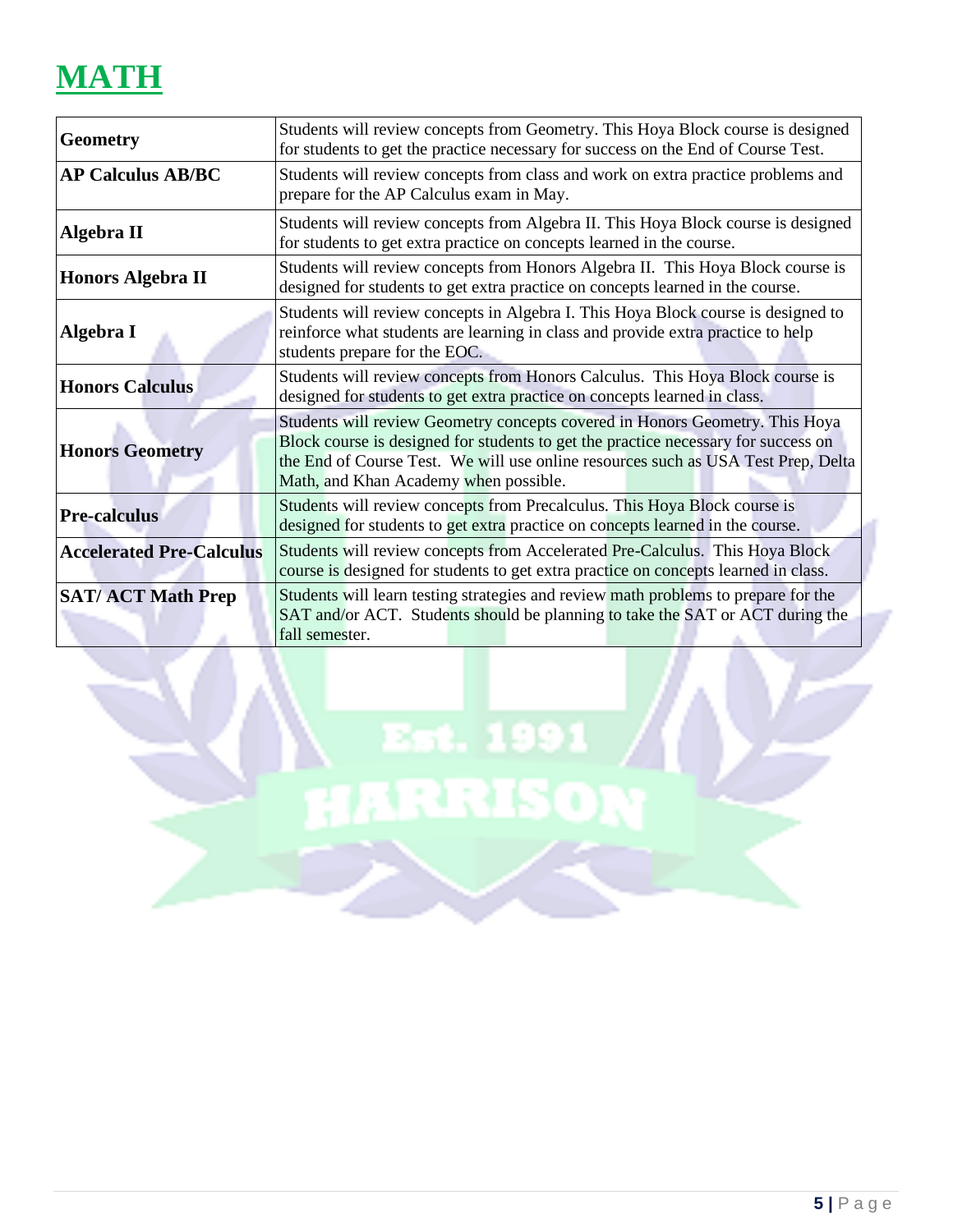# **SOCIAL STUDIES**

| <b>AP United States</b><br><b>History</b>                       | Throughout the semester, students who sign up for the APUSH Hoya Block sessions will<br>have an opportunity to review various parts of the APUSH Exam (multiple-choice, short<br>answer, and essay questions). The review will include the use of the College Board website,<br>Barron's AP U.S. History Review (4 <sup>th</sup> Edition – Updated for the 2019 Exam), and other<br>resources from the APUSH Reading. Students will use Hoya Block to prepare for scheduled<br>DBQ/LEQ writing assessments and tests at various points in the semester. |
|-----------------------------------------------------------------|---------------------------------------------------------------------------------------------------------------------------------------------------------------------------------------------------------------------------------------------------------------------------------------------------------------------------------------------------------------------------------------------------------------------------------------------------------------------------------------------------------------------------------------------------------|
| <b>AP World History</b>                                         | Students will review the six historical periods designated by the College Board. Reviewing<br>the historical content for AP World History is an integral step in preparing for the AP exam<br>in May.                                                                                                                                                                                                                                                                                                                                                   |
| <b>AP Psychology</b>                                            | The course will prepare students who have enrolled in the AP Psychology course to perform<br>well on the College Board AP Psychology Exam. Not only will we review course content, we<br>will investigate various research studies in-depth, work on FRQ development geared at<br>psychological terminology, and take AP practice exams in preparation for the May test.                                                                                                                                                                                |
| <b>Honors US History</b>                                        | A cumulative review of all U.S. History material to better prepare students for the state-<br>mandated End of Course assessment. The review will include supplementary materials,<br>overviews/reviews of topics, review games, USA Test Prep, etc.                                                                                                                                                                                                                                                                                                     |
| <b>US History</b>                                               | A cumulative review of all U.S. History material to better prepare students for the state-<br>mandated End of Course assessment. The review will include supplementary materials,<br>overviews/reviews of topics, review games, USA Test Prep, etc. Students will also receive<br>instruction in test-taking strategies and techniques. Tuesday will be self-directed student<br>work, and Thursday will be EOC review.                                                                                                                                 |
| <b>World History</b>                                            | World history review will go over topics from world history class in case you need a<br>refresher or something to be retaught. You can get caught up on missing assignments or get<br>extra help with organization and note-taking.                                                                                                                                                                                                                                                                                                                     |
| <b>Honors World</b><br><b>History</b>                           | Honors World history review will go over topics from world history class in case you<br>need a refresher or something to be retaught. You can get caught up on missing<br>assignments or get extra help with organization and note-taking.                                                                                                                                                                                                                                                                                                              |
| <b>AP Human</b><br>Geography                                    | This course will help to prepare students for the AP Human Geography exam given in May.<br>Students will review key concepts, gain test-taking strategies, and practice multiple choice<br>and FRQs. Students will also receive additional help and support for their current<br>class.                                                                                                                                                                                                                                                                 |
| Economics/<br>Government                                        | Students will prepare for Economics in this course by reviewing key course concepts and<br>getting extra practice through USA Test Prep and more.                                                                                                                                                                                                                                                                                                                                                                                                       |
| <b>Honors Economics/</b><br>Government                          | Students will prepare for the Economics reviewing key course concepts and by getting extra<br>practice through USA Test Prep and more in this course.                                                                                                                                                                                                                                                                                                                                                                                                   |
| <b>AP Government/</b><br><b>AP Economics</b>                    | In this course, students will review for the AP Government and AP Economics Exams.<br>Students will attend government one day each week and economics the other. Students<br>wishing to take the AP Macroeconomics exam and the AP Microeconomics exam will<br>receive preparation for that as well.                                                                                                                                                                                                                                                    |
| <b>World Geography</b><br><b>Review and</b><br><b>Extension</b> | Students will work on their map skills in a way that will allow them to read maps better. This<br>will help the students in both their geography classes and everyday life, like reading road<br>signs. Students will also learn about different regions of the world and all the geographic<br>factors that make that region unique and exciting to learn.                                                                                                                                                                                             |
| <b>Current Issues</b><br><b>Review</b>                          | Students will receive extra help and extension of what they learn in class. They can also<br>catch up on assignments.                                                                                                                                                                                                                                                                                                                                                                                                                                   |
| <b>AP European</b><br><b>History Review</b>                     | The course will prepare students for the AP European History exam in May. Students will<br>review content and practice the different types of essays they need to write on the exam.                                                                                                                                                                                                                                                                                                                                                                    |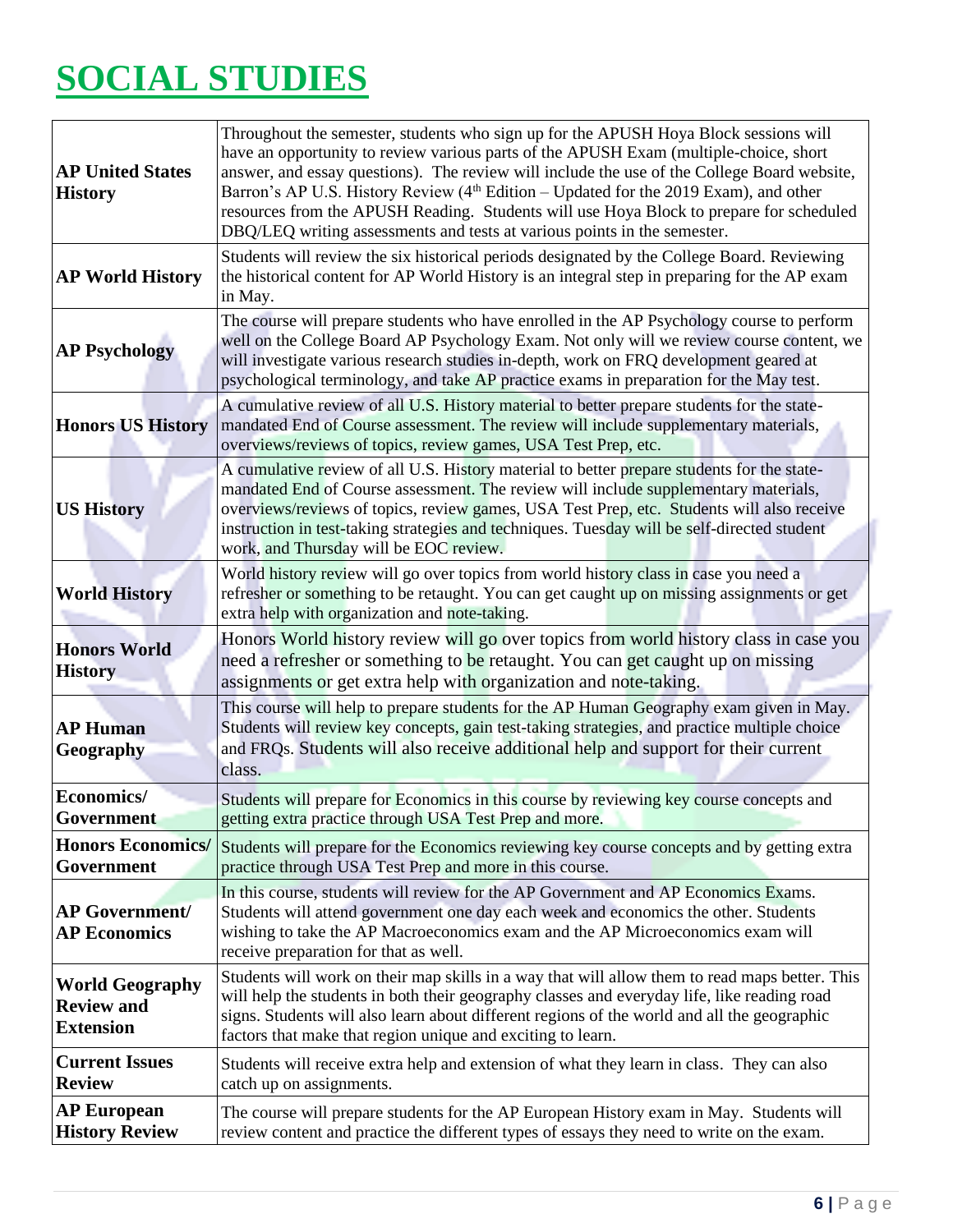### **SCIENCE**

| <b>AP Chemistry</b>             | AP chemistry is an accelerated course where students will earn Advanced Placement<br>Chemistry credit. This course is designed to be the equivalent of a college introductory<br>chemistry course. Content covered will encompass the foundational knowledge of<br>chemistry outlined in the Georgia Standards of Excellence and the AP curriculum<br>outlined by the College Board. This course will provide students with the conceptual<br>framework, factual knowledge, and analytical skills needed to deal with the rapidly<br>changing science of chemistry. *only current enrolled students* |
|---------------------------------|------------------------------------------------------------------------------------------------------------------------------------------------------------------------------------------------------------------------------------------------------------------------------------------------------------------------------------------------------------------------------------------------------------------------------------------------------------------------------------------------------------------------------------------------------------------------------------------------------|
| <b>Chemistry</b>                | This HOYA block will give students an opportunity to reinforce and practice concepts<br>from the honors chemistry class. Particular emphasis will be placed on the practice of<br>mathematical concepts that are part of the content of honors chemistry. Guided practice<br>along with feedback will help ensure that students master concepts. Students in this<br>HOYA block will not be able to work on assignments for other classes. This HOYA<br>block is limited to students with averages BELOW 80 to accommodate the students who<br>most need the help.                                   |
| <b>AP Physics</b>               | This HOYA Block course is for students in AP physics who need extra time for<br>discussing, practicing, re-learning, questioning, and just getting used to thinking about<br>physics.                                                                                                                                                                                                                                                                                                                                                                                                                |
| <b>Honors Physics</b>           | This HOYA Block course is for students who register for this course will be<br>expected to participate in activities designed to help students with the concepts<br>and multi-step word problems found in the honors physics class. Students will<br>not be allowed to work on other assignments for other courses. Students who<br>have an average of 85 or greater are not encouraged to take this course.                                                                                                                                                                                         |
| <b>Physics</b>                  | Students who register for this course will be expected to participate in activities<br>designed to help students with the concepts found in the on-level physics class. Students<br>will also practice one and two-step physics problems and better analyze physics word<br>problems. Students who have an average of 85 or greater are not encouraged to<br>take this course.                                                                                                                                                                                                                       |
| <b>AP Biology</b>               | This HOYA Block course is for students in AP Biology who need extra time for<br>discussing, practicing, re-learning, questioning, and reviewing for the upcoming AP<br>exam in May.                                                                                                                                                                                                                                                                                                                                                                                                                  |
| <b>Honors Biology</b>           | Students who register for this course will be expected to participate in activities<br>designed to help students understand biology content and related vocab words. Students<br>will not be able to work on assignments for other courses. Students who have an<br>average of 85 or greater are not encouraged to take this course.                                                                                                                                                                                                                                                                 |
| <b>Biology</b>                  | This course is designed to help students master higher-level concepts in Biology by<br>using different audio, visual and kinesthetic strategies to understand the information in<br>Biology. In each class session students will use various techniques to review and enrich<br>Biology concepts being taught in the unit. These various techniques will create models,<br>explain models, practice problems, and learn how to construct explanations, design<br>solutions, and communicate information effectively in Biology.                                                                      |
| <b>AP Environmental Science</b> | This HOYA Block course is for students in AP Environmental Science who need extra<br>time for discussing, practicing, re-learning, questioning, and just getting used to thinking<br>about AP Environmental Science.                                                                                                                                                                                                                                                                                                                                                                                 |
| <b>STEM</b>                     | STEM students will be given time and support to work on their Science Fair projects<br>during Hoya Block.                                                                                                                                                                                                                                                                                                                                                                                                                                                                                            |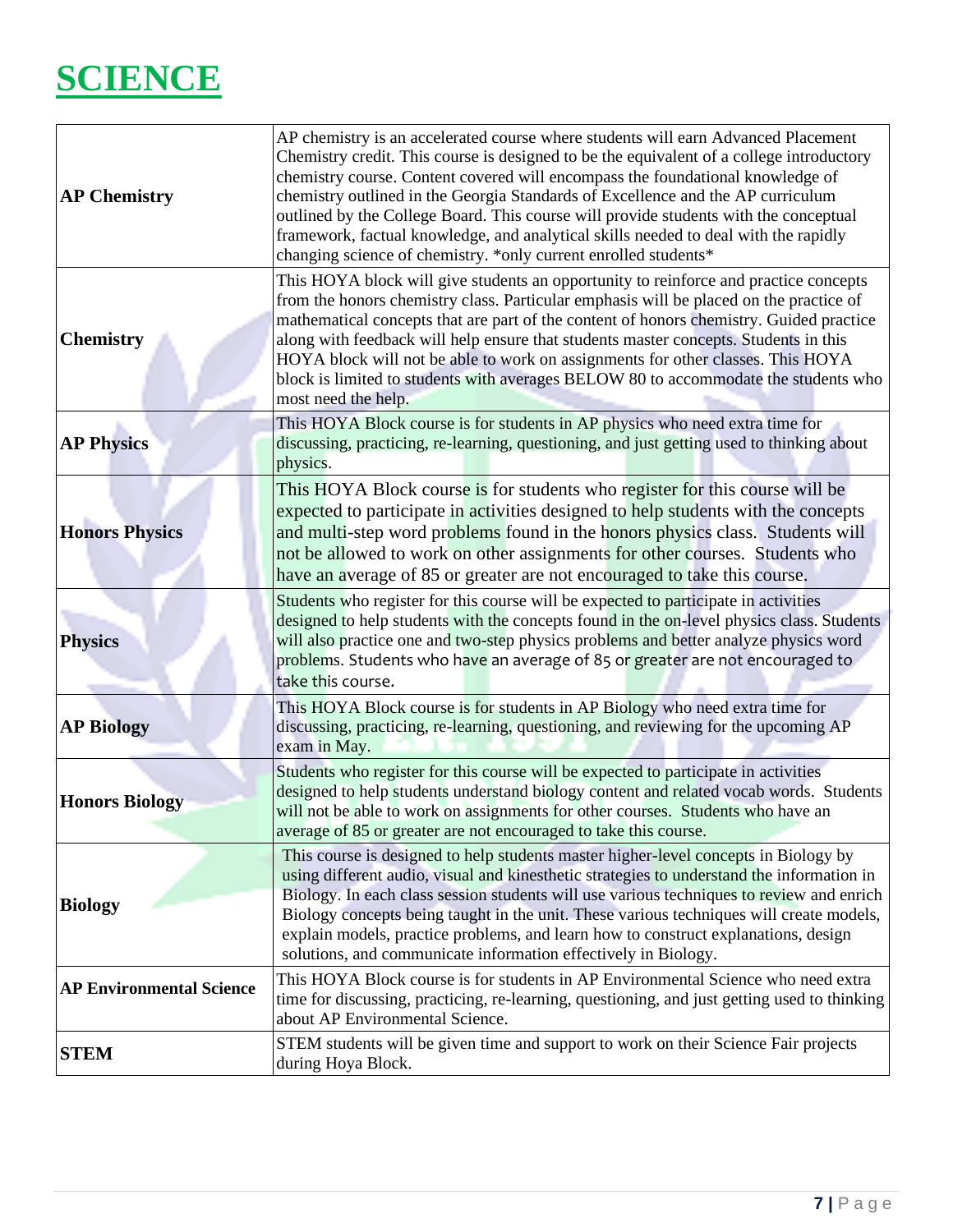# **WORLD LANGUAGE**

| <b>Spanish I and Honors</b><br><b>Spanish II</b>       | This course will provide students currently enrolled in Spanish II and Honors<br>Spanish II with additional practice on the grammar structures, verb<br>conjugations, and vocabulary words covered in this semester's class. Spanish II<br>and Honors Spanish II builds upon the knowledge of Spanish I; therefore, this<br>course is designed to reinforce the fundamental skills of the Spanish language<br>we presently cover in class. Learning Spanish requires exposure to large<br>amounts of the new language and getting comfortable communicating in the<br>language. As in the classroom, during Hoya Block, you will be asked to make |
|--------------------------------------------------------|---------------------------------------------------------------------------------------------------------------------------------------------------------------------------------------------------------------------------------------------------------------------------------------------------------------------------------------------------------------------------------------------------------------------------------------------------------------------------------------------------------------------------------------------------------------------------------------------------------------------------------------------------|
|                                                        | every attempt to communicate. By doing so, you will develop your listening,<br>speaking, reading & writing skills at a much faster pace.                                                                                                                                                                                                                                                                                                                                                                                                                                                                                                          |
| <b>Spanish II</b>                                      | Spanish II builds upon the knowledge of Spanish I; therefore, this course is<br>designed to reinforce the fundamental skills of the Spanish language we<br>presently cover in class. Learning Spanish requires exposure to large amounts<br>of the new language and getting comfortable communicating in the language.<br>As in the classroom, during Hoya Block, you will be asked to make every<br>attempt to communicate. By doing so, you will develop your listening,<br>speaking, reading & writing skills at a much faster pace.                                                                                                           |
| <b>Honors Spanish III/</b><br><b>Honors Spanish IV</b> | This course is for students currently enrolled in Honors Spanish III or Honors<br>Spanish IV. Students will work to review vocabulary and grammar concepts<br>that are being covered in class. Students will have the chance to practice these<br>concepts through listening, speaking, reading & writing activities.                                                                                                                                                                                                                                                                                                                             |
| <b>AP</b> Spanish                                      | This course is designed for students currently taking AP Spanish Language and<br>Culture. Students will prepare for the AP exam.                                                                                                                                                                                                                                                                                                                                                                                                                                                                                                                  |
| <b>Spanish Lab</b>                                     | The Spanish Lab is designed to give Harrison High School students the<br>opportunity to request help in their Spanish courses. Students who sign up for<br>the Spanish Lab are high-achieving and talented Spanish students (Spanish V<br>and AP) who desire to help their community by tutoring struggling students<br>with their Spanish assignments.                                                                                                                                                                                                                                                                                           |
| <b>French</b>                                          | This course is designed for students who are currently registered in a French course.<br>Students will review the fundamentals of the three modes of language: interpretation,<br>presentation, and interpersonal exchange.                                                                                                                                                                                                                                                                                                                                                                                                                       |

### **FINE ARTS**

|                      | This Hoya Block is designed for vocal musicians to have additional practice and    |
|----------------------|------------------------------------------------------------------------------------|
| <b>Audition Prep</b> | instruction on music preparation for college auditions, GMEA All-State Chorus, the |
|                      | Governor's Honors Program, and Cobb County Honor Choirs.                           |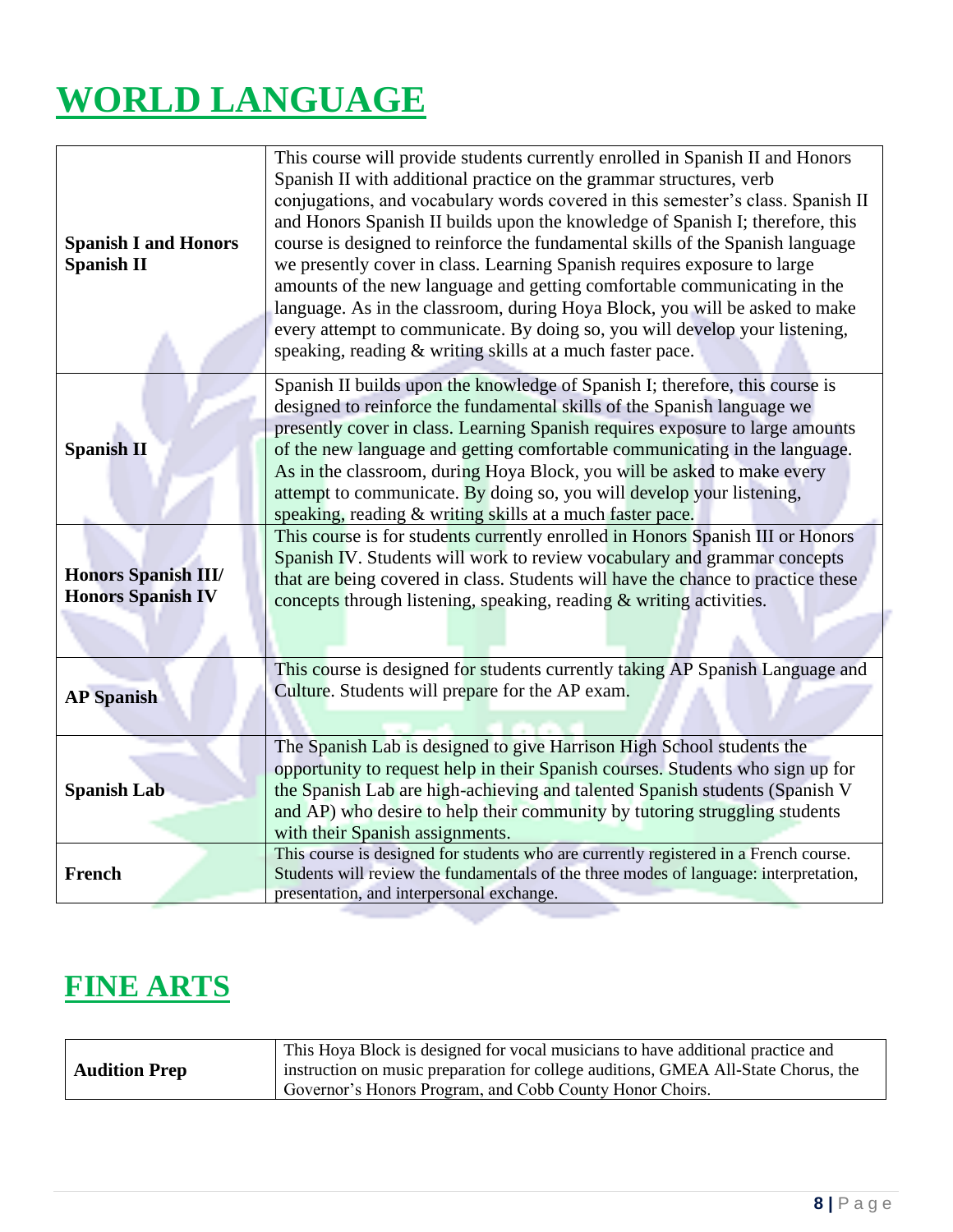| <b>HOYA Band</b>           | This class is open to all students currently enrolled in a band class or percussion class.<br>This class will give students the opportunity to receive additional assistance as they<br>prepare for honor band, all-state, and university auditions. In this class, students will<br>learn about the preparation for auditions and how the audition process works. The<br>class will provide students with helpful information as they prepare for and go through<br>the audition process for honors groups and/or college schools of music.                                                                                                                                                              |
|----------------------------|-----------------------------------------------------------------------------------------------------------------------------------------------------------------------------------------------------------------------------------------------------------------------------------------------------------------------------------------------------------------------------------------------------------------------------------------------------------------------------------------------------------------------------------------------------------------------------------------------------------------------------------------------------------------------------------------------------------|
| <b>Open Studio</b>         | This class is open to students who are currently enrolled in an art class. It will give the<br>students the opportunity to receive additional assistance as they work to complete art<br>assignments.                                                                                                                                                                                                                                                                                                                                                                                                                                                                                                     |
| <b>Design/Tech Theatre</b> | This Hoya Block is designed for students who are current members of the Technical<br>Crew for a One Act, Advanced Drama, or Musical Theatre production. It will give<br>students an opportunity to extend their design and technical execution of the<br>production, meet with the Director and Stage Management, and collaborate within<br>production teams.                                                                                                                                                                                                                                                                                                                                             |
| <b>Scene Study</b>         | This Hoya Block is open to all current Theatre students and/or members of the<br>International Thespian Society. This class will give students the opportunity to receive<br>additional assistance as they prepare for Harrison Theatre, community theatre, and<br>college auditions, Governor's Honors Program, Literary Competition, and ThesCon<br>Individual Events and scholarship auditions. Students will have the opportunity to<br>explore and prepare scenes and monologues, perform and receive critiques, refine<br>their theatrical resumes and portfolios, and receive other assistance as they move<br>through the audition process.                                                       |
| <b>Hoya Orchestra</b>      | This class is open to all students currently enrolled in an orchestra class. This class<br>will give students the opportunity to receive additional assistance as they prepare for<br>honor orchestras, All-State, and college auditions. In this class, students will learn<br>about the preparation for auditions and how the audition process works. The class will<br>provide students with helpful information as they prepare for and go through the<br>audition process for honor groups and/or college schools of music. In addition,<br>students will also have the opportunity to form small chamber ensembles in order to<br>prepare for performances at the local, district, and state level. |
| HEALTH/PE                  |                                                                                                                                                                                                                                                                                                                                                                                                                                                                                                                                                                                                                                                                                                           |

### **HEALTH/PE**

| <b>Give Back to Adaptive PE</b> | Students will research each of the disabilities that others must overcome and apply<br>research findings to practical hands-on training.                                                                                                                                                                                                                                                                                                                                                                                                                                                           |
|---------------------------------|----------------------------------------------------------------------------------------------------------------------------------------------------------------------------------------------------------------------------------------------------------------------------------------------------------------------------------------------------------------------------------------------------------------------------------------------------------------------------------------------------------------------------------------------------------------------------------------------------|
| <b>Khan Academy</b>             | Using individualized data from the PSAT to encourage, motivate, monitor student<br>progress to help students gain the confidence to help improve their future PSAT $\&$<br>SAT scores.                                                                                                                                                                                                                                                                                                                                                                                                             |
| <b>SAT Review</b>               | Students will learn testing strategies and work on SAT problems to prepare for the<br>SAT. Students should be planning to take the SAT during the fall semester.                                                                                                                                                                                                                                                                                                                                                                                                                                   |
| <b>Senior Support</b>           | The Harrison High Senior Support (HHSS) program aims to provide all students with<br>the resources they need to excel inside and outside of the classroom. Senior support is<br>an academic time during our Hoya Block designed to improve students' academic<br>performance throughout the academic year. It is a time for study and homework<br>completion. During senior support, students work independently, in small groups, or<br>work with the instructor. All students participating in senior support must commit to<br>improving their academic performance. It is open to all seniors. |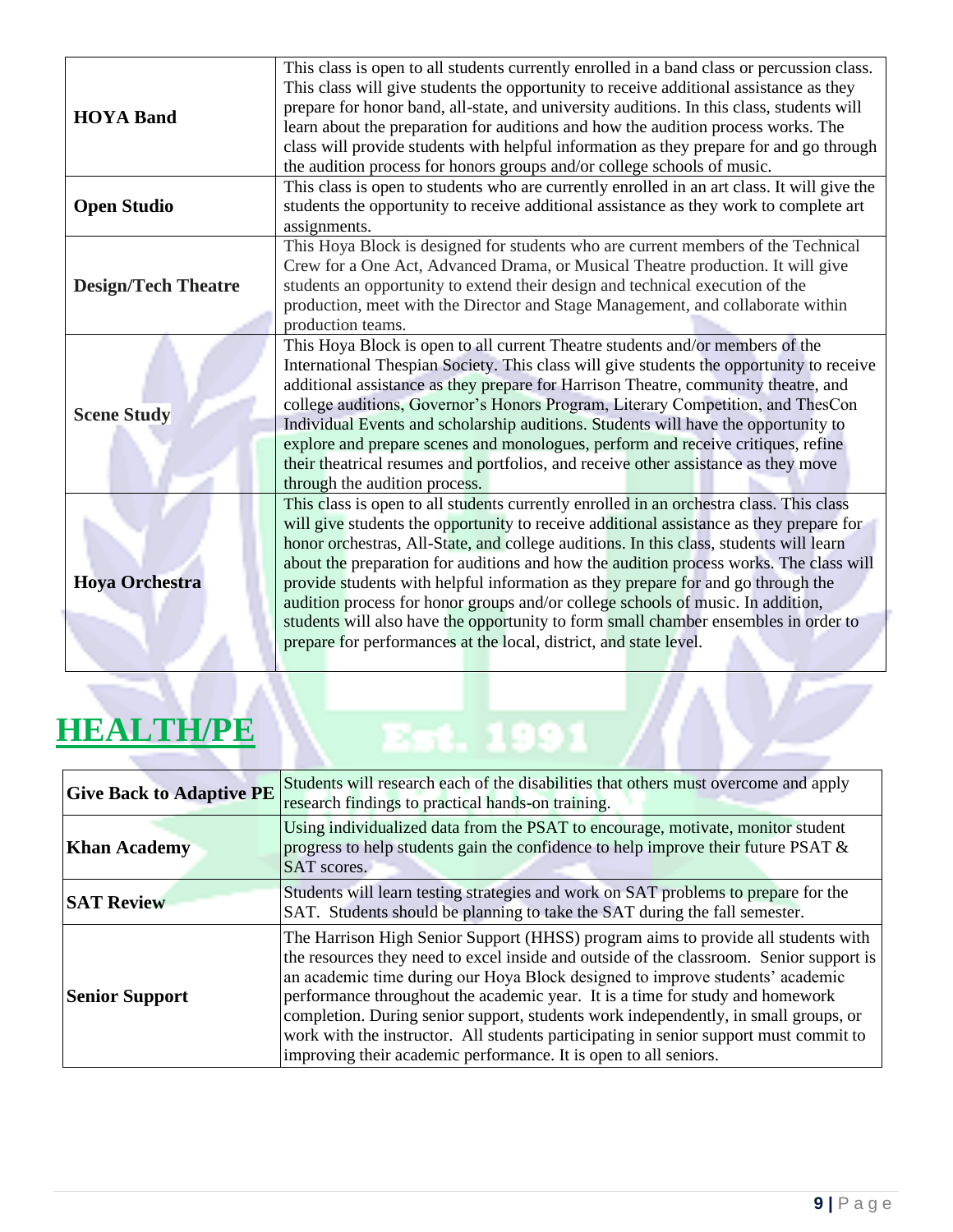### **CTAE**

|                                | This course is designed to prepare students for the EOPA in the Physical Medicine<br>Pathway. Students wishing to register for this class must have completed or be |
|--------------------------------|---------------------------------------------------------------------------------------------------------------------------------------------------------------------|
| <b>Sports Medicine</b>         | currently enrolled in Sports Medicine. This course is especially geared towards                                                                                     |
|                                | students that wish to retake the EOPA in May due to a previous failure.                                                                                             |
|                                | <b>Prerequisite: Sports Medicine</b><br>Students can earn a Microsoft Specialist, Expert, or Master Certification in Word,                                          |
|                                | Excel, or PowerPoint. Use computer software and lessons that guide you step by step                                                                                 |
| <b>Microsoft Certification</b> | to creating real-world professional documents and then use that knowledge to sit for                                                                                |
|                                | the Microsoft Exam given during the last week of Hoya Block. Prerequisite: You                                                                                      |
|                                | must be a previous or current business student to take this Hoya Block.                                                                                             |
|                                | The Sports Information Department is in charge of all aspects of sports publicity,                                                                                  |
|                                | history, and statistics for Harrison High School's Athletic Department. Other                                                                                       |
|                                | responsibilities include overseeing the athletics department's publications, partnering                                                                             |
| <b>HHS Sports Information</b>  | with the school's website and social media pages, and coordinating activities for                                                                                   |
| Data                           | home athletics contests. Also, the SID specialists accumulate and maintain data for                                                                                 |
|                                | all Harrison sporting events, past and present. The SID students also assist Hoya<br>Nation Sports producers with all game day and weekly show prep and broadcasts. |
|                                | Prerequisite: Students must be approved for this class. Additionally, they must                                                                                     |
|                                | have completed all 3 Sports and Entertainment pathways classes.                                                                                                     |
|                                | Students will review concepts taught in ECE 1 and ECE2 in preparation for the                                                                                       |
|                                | NOCTI End of Pathway Assessment. Concepts Covered: Health and Safety;                                                                                               |
|                                | Cognitive Development; Language Development and Communication; Physical                                                                                             |
|                                | Development; Social and Emotional Development; Community and Family                                                                                                 |
| <b>Early Childhood</b>         | Relationships; Observation, Documentation, and Assessment; Professionalism                                                                                          |
| <b>Education</b>               | Classroom Organization and Arrangement; Creativity; Diversity of the Classroom;<br>Inclusion of Children with Special Needs; Positive Guidance Techniques and       |
|                                | Reinforcement.                                                                                                                                                      |
|                                | Prerequisite: Current practicum interns (ECE3) who have not taken the End of                                                                                        |
|                                | <b>Pathway Exam.</b>                                                                                                                                                |
|                                | This course will be comprised of two distinct sections: Nine weeks of Adobe                                                                                         |
|                                | Illustrator practice & techniques and nine weeks of test prep for the Adobe                                                                                         |
| <b>Adobe Illustrator Prep</b>  | Certification Exam.                                                                                                                                                 |
|                                | Prerequisite: Must be currently in Level 2 of the Graphic Design Pathway or<br>have previously completed and passed it.                                             |
|                                | This course reviews graphic design techniques used in today's digital world while                                                                                   |
|                                | addressing multiple problem-solving components through real-world applications.                                                                                     |
|                                | Students will utilize their graphic design skills learned and apply them to a set of                                                                                |
| <b>Graphic Design</b>          | common application situations that occur in today's graphic design industry. Must                                                                                   |
|                                | be currently in Level 1 – Intro to Graphic Design or have completed Intro to                                                                                        |
|                                | Graphic Design and continuing the Graphic Design Pathway.                                                                                                           |
| <b>Financial Technology</b>    | This course explores what new financial technologies are emerging and how                                                                                           |
|                                | technological advances in data analytics are enabling innovation in the                                                                                             |
|                                | financial industry. Students will examine new services and business models in                                                                                       |
|                                | various areas of banking, insurance, and financial asset management. Students                                                                                       |
|                                | will not only understand the concepts but will apply their knowledge to                                                                                             |
|                                | situations and defend their actions, decisions, and choices through the                                                                                             |
|                                | knowledge and skills acquired in this course. Students wishing to register                                                                                          |
|                                | for this class must be currently enrolled in Introduction to Financial                                                                                              |
|                                | Technology, Financial Technologies and Services, or Coding for FinTech.                                                                                             |